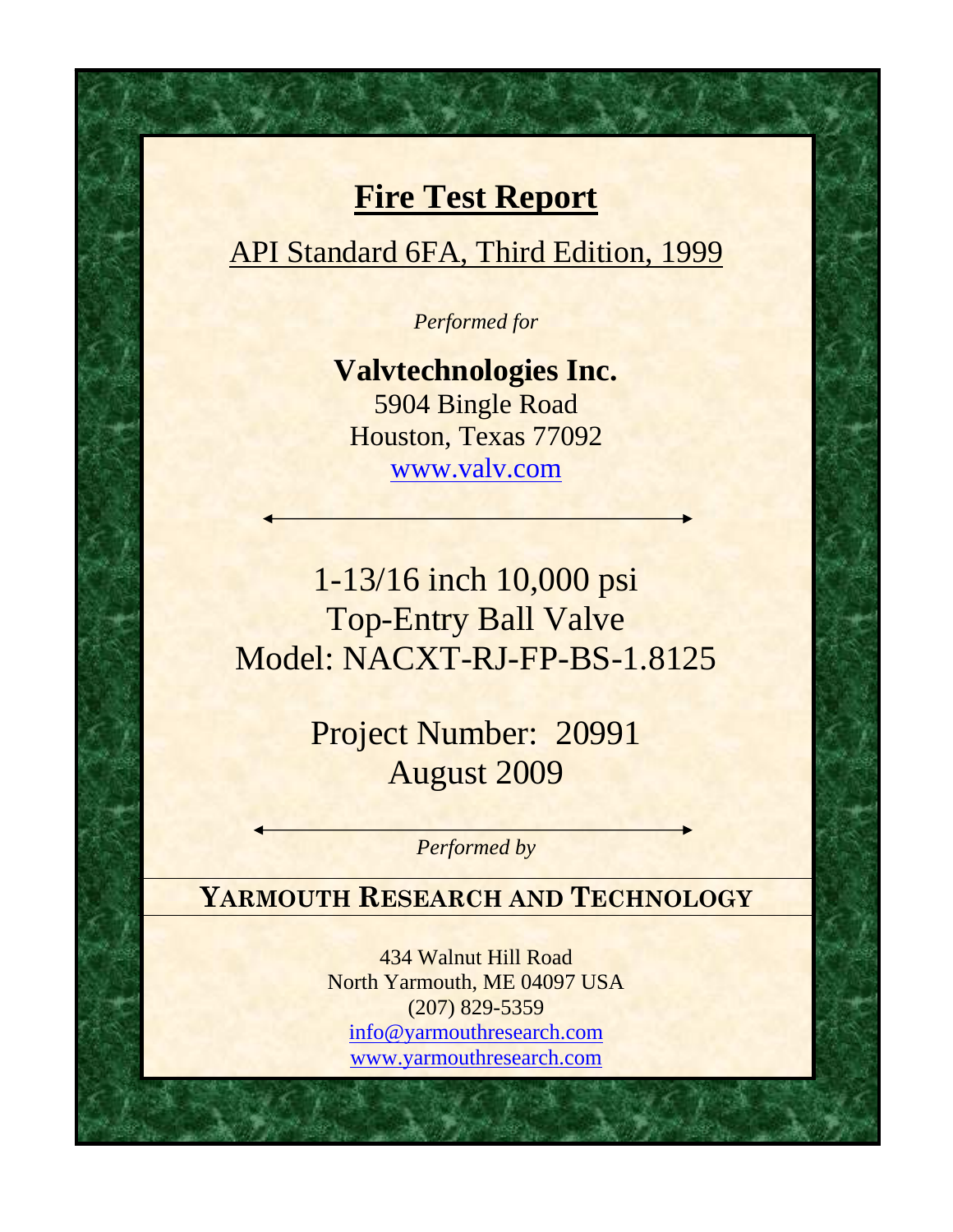| <b>Customer:</b> ValvTechnologies                                       | Date: | 8/31/2009 |
|-------------------------------------------------------------------------|-------|-----------|
| Specification: API Standard 6FA, Third Edition, April 1999              |       |           |
| "Specification for Fire Testing of Valves"                              |       |           |
| <b>Product Description:</b> 1-13/16 inch 10000 psi Top-Entry Ball Valve |       |           |
| <b>Project Number: PN20991</b>                                          |       |           |
| <b>Comments: Model: NACXT-RJ-FP-BS-1.8125</b>                           |       |           |
|                                                                         |       |           |

**Yarmouth Engineer:** Matthew J. Wasielewski, P.E. **Equipment Confirmed to be in Calibration to NIST Standards:** Yes

*Burn and Cool Down Test*

| Burn Start Time:                                 | 15:13:00 |           |
|--------------------------------------------------|----------|-----------|
| <b>Average Pressure During Burn:</b>             | 7522     | $p_{S1}g$ |
| Seat Leak Rate During Burn:                      | 3.3      | ml/min    |
| Allowable Seat Leak Rate:                        | 725      | ml/min    |
| External Leak Rate During Burn/Cool Down:        | 4.2      | ml/min    |
| Allowable External Leak Rate:                    | 181      | ml/min    |
|                                                  |          |           |
| Amount of Time of Avg. Cal. Blocks > 650 deg. C: | 17.5     | minutes   |
| Were Test Conditions Within Compliance?          | Yes      |           |
|                                                  |          |           |
| Were the Valve Leakages Below the Allowables?    | Yes      |           |

#### *Operational Test*

|        | Yes  | Did Valve Unseat and Open Fully?:                    |
|--------|------|------------------------------------------------------|
| psig   | 7555 | <b>Average Pressure During Test:</b>                 |
| ml/min | 89.0 | External Leak Rate After Operating:                  |
| ml/min | 363  | Allowable External Leak Rate:                        |
|        |      |                                                      |
|        | Yes  | Was the Leakage Below the Allowable?                 |
|        |      |                                                      |
|        |      | <b>PASS</b><br>Valve Pass or Fail the Test Standard? |

*Witnesses*

Mast J Haichard

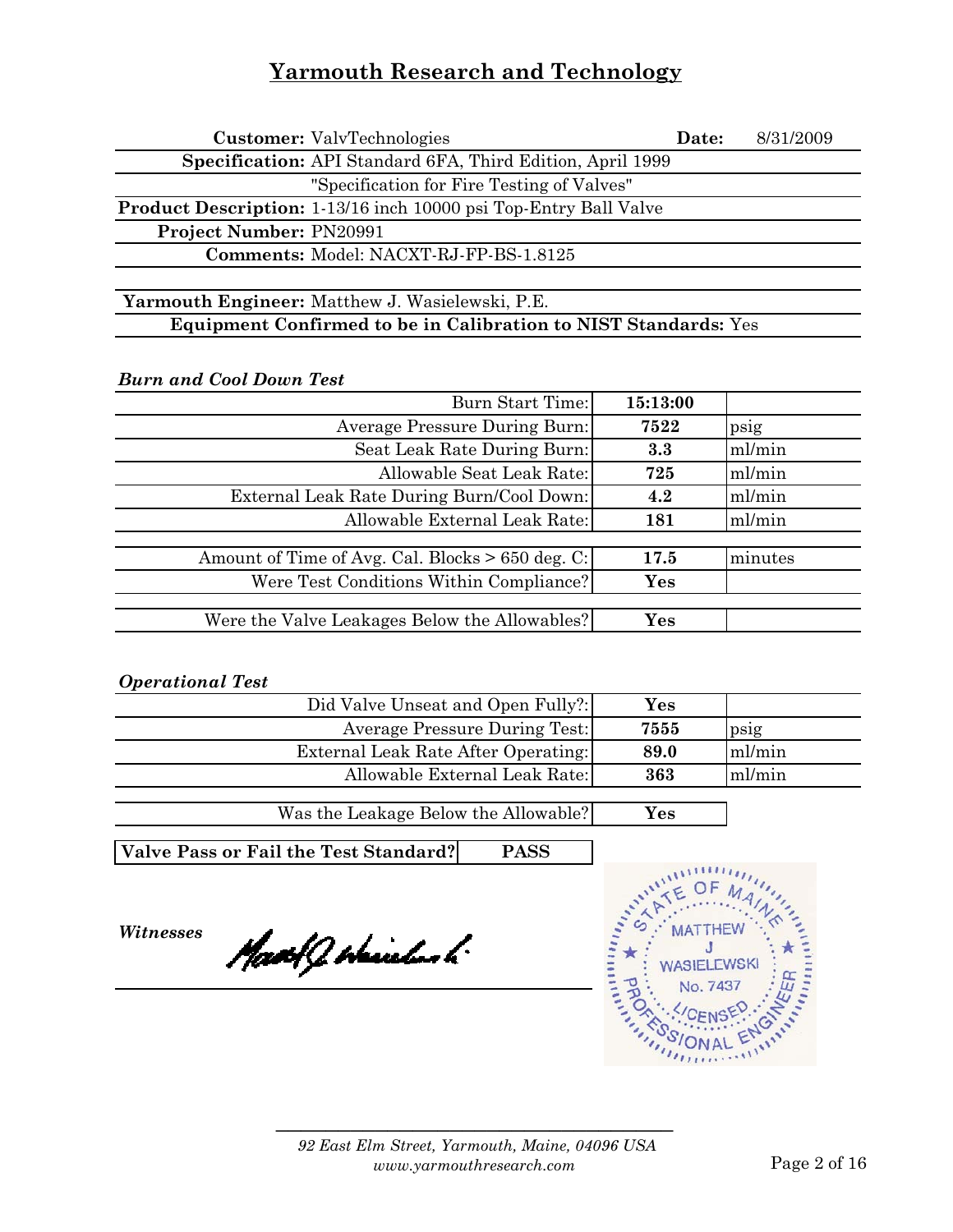### Fire Test Information Sheet

| Valve Manufacturer's Name:                     | ValvTechnologies         |
|------------------------------------------------|--------------------------|
| Valve Manufacturer's Address:                  | 5904 Bingle Road         |
|                                                | Houston, Texas 77092     |
|                                                |                          |
| Did valve meet all required hydrostatic,       | Yes                      |
| leakage and other production pressure          |                          |
| tests?                                         |                          |
|                                                |                          |
| Valve Product Code:                            | API 6A                   |
| Valve Description<br>Size:                     | 1.8125"                  |
| Pressure Rating:                               | $10,000$ psi             |
| Type:                                          | Top Entry Trunnion       |
| Weight:                                        | 160 lb                   |
| Reduced or Full Bore:                          | <b>Full Bore</b>         |
| Body/Bonnet Material:                          | SA29 4130/ SA29 4130     |
| Trim Material:                                 | SA29 4130/RAM1           |
| Seat Material:                                 | SA564 type 630           |
| Stem / Body Seal Material:                     | SA564 type 630/Grafoil   |
| <b>Bolting Material:</b>                       | <b>SA193 B7</b>          |
| Is valve considered "Soft-Seated"?             | $\rm No$                 |
| Valve Markings                                 |                          |
| Nameplate Information:                         |                          |
| Casting Markings:                              |                          |
|                                                |                          |
| Assembly Drawing Number / Revision /           | NACXT-RJ-FP-BS-1.8125    |
| Date of Issue:                                 |                          |
|                                                |                          |
| Assembly Drawing sent to Yarmouth:             | Yes                      |
| If valve is fitted with gearbox, state gearbox | Diamond Gear, Model#     |
| manufacturer, model number and                 | 26WG68, MA 19            |
| mechanical advantage:                          |                          |
| If valve is non-symmetric, state direction of  | Symmetric Design         |
| flow for test:                                 |                          |
| For double-seated valves, state maximum        |                          |
| allowable cavity pressure:                     |                          |
| Manufacturer's Contact Name /Date:             | Jonathan Jones/ 08/27/09 |
|                                                |                          |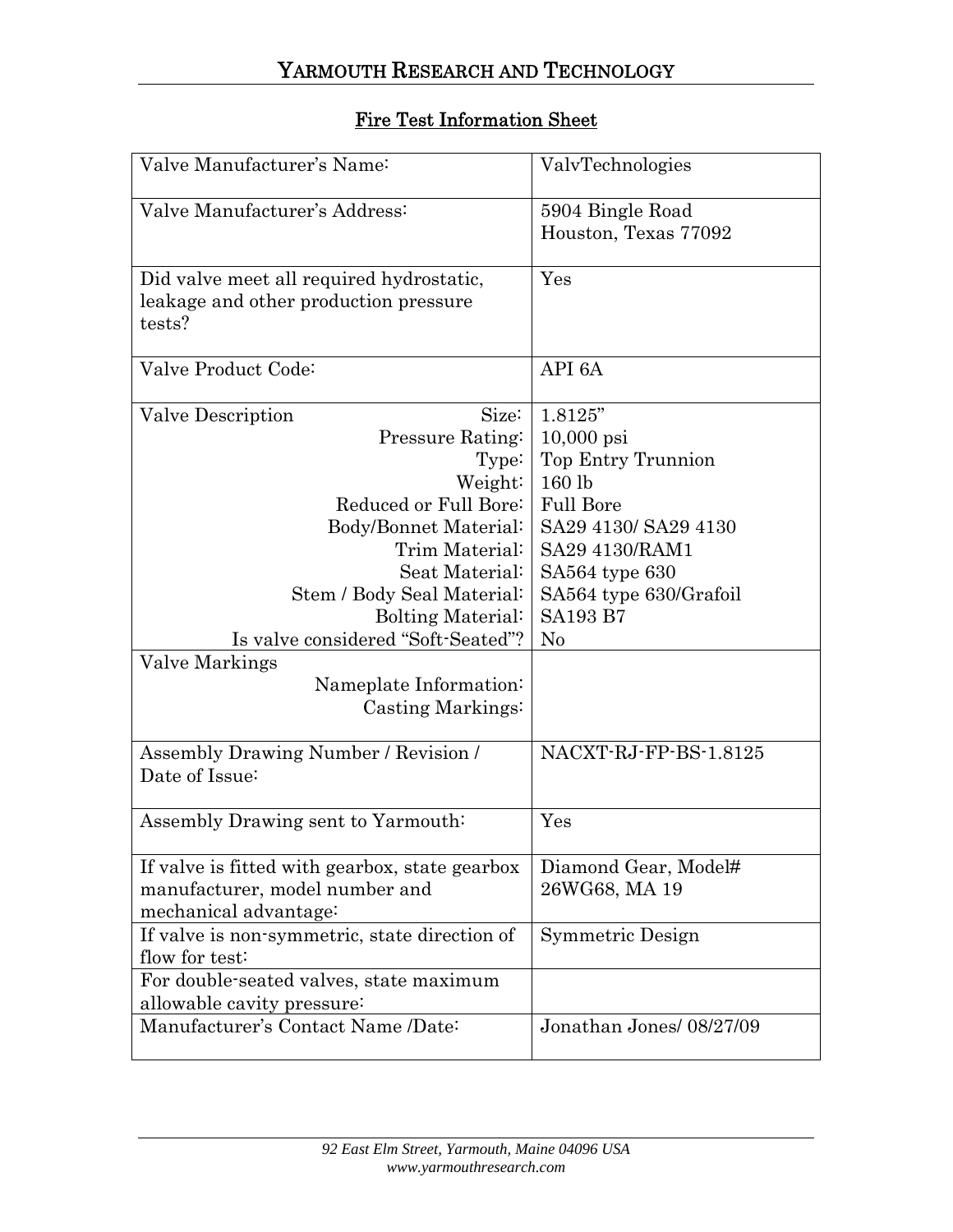|                                                                                                              | 1   E  <br>NO.                                                     | DESCRIPTION                         | MATERIAL                                 |                     |
|--------------------------------------------------------------------------------------------------------------|--------------------------------------------------------------------|-------------------------------------|------------------------------------------|---------------------|
|                                                                                                              |                                                                    | BODY                                | SA29 4130                                |                     |
| A                                                                                                            | 2                                                                  | BALL                                | SA29 4130/RAM1                           |                     |
|                                                                                                              | 3                                                                  | <b>BONNE</b>                        | SA29 4130                                |                     |
|                                                                                                              | $\overline{4}$                                                     | <b>STEM</b>                         | SA564 630                                |                     |
|                                                                                                              | 5.                                                                 | SEAT                                | SA29 4130/RAM1                           | 2                   |
|                                                                                                              | 6                                                                  | WAVE SPRING                         | INC X750                                 | 2                   |
|                                                                                                              | 7                                                                  | GLAND                               | SA29 4130/QPQ                            |                     |
|                                                                                                              | 8                                                                  | GLAND NUT                           | SA194 8M                                 | $\overline{4}$      |
| $\circledcirc$<br>$\,$ $\,$ $\,$<br>19<br>3<br>10<br>22<br>$\overline{4}$<br>13<br>.5<br>16<br>6<br>14<br>17 | 9                                                                  | PACKING                             | INC718/GRAPHITE                          |                     |
|                                                                                                              | 10                                                                 | TRUNNION BEARING                    | GARLOCK DU                               | 2                   |
| $11\,$                                                                                                       | 11                                                                 | THRUST BEARING                      | SA564 530                                |                     |
|                                                                                                              | 12                                                                 | BONNET GASKET                       | GRAPHITE                                 |                     |
| 12                                                                                                           | 13                                                                 | GLAND SPRING                        | <b>INC718</b>                            | $\overline{4}$      |
|                                                                                                              | 14<br>15                                                           | GLAND STUD<br>BOLT<br><b>BENNET</b> | SA193 B8M<br>SA193 B7                    | $\overline{4}$<br>8 |
| $\overline{c}$ 1                                                                                             | 16                                                                 |                                     | CS                                       | 8                   |
|                                                                                                              | 17                                                                 | LOCK WASHER<br>STEM BACKUP RING     | PEEK                                     | -1                  |
| 20                                                                                                           | 18                                                                 | SEAT<br><b>BACKUP</b><br>RING       | PEEK                                     | 2                   |
|                                                                                                              | 19                                                                 | BONNET<br>BACKUP RING               | PEEK                                     | -1                  |
|                                                                                                              | 20                                                                 | SEAT<br>$L-RING$                    | PARCI 9162                               | 2                   |
|                                                                                                              | 21                                                                 | BONNET O-RING                       | 9162<br>PARCO                            | -1                  |
|                                                                                                              | 22                                                                 | STEM O-RING                         | PARCE 9162                               |                     |
|                                                                                                              |                                                                    |                                     |                                          |                     |
| <b>SUTTITI RETURN TO BE THE</b><br><b>EXAMPLIQUARTER TITTI</b> U                                             |                                                                    |                                     |                                          |                     |
|                                                                                                              |                                                                    |                                     |                                          |                     |
| 1.81 7.38                                                                                                    |                                                                    |                                     |                                          |                     |
|                                                                                                              |                                                                    |                                     |                                          |                     |
| <b>ALLE DESCRIPTION</b><br><b>THE REAL AND REAL PROPERTY</b>                                                 |                                                                    |                                     |                                          |                     |
|                                                                                                              |                                                                    |                                     |                                          |                     |
|                                                                                                              |                                                                    |                                     |                                          |                     |
|                                                                                                              |                                                                    |                                     |                                          |                     |
|                                                                                                              |                                                                    |                                     |                                          |                     |
|                                                                                                              |                                                                    |                                     |                                          |                     |
|                                                                                                              |                                                                    |                                     |                                          |                     |
|                                                                                                              |                                                                    |                                     |                                          |                     |
| $\mathbb S$<br>18<br>2                                                                                       |                                                                    |                                     |                                          |                     |
| 18.25                                                                                                        |                                                                    |                                     |                                          |                     |
| A-A (1:2.5)                                                                                                  |                                                                    |                                     |                                          |                     |
| DIMENSIONS ARE IN INCHES<br>EMOVE BURRS AND BREAK EDO                                                        |                                                                    | (AC XT-RJ-FP-B S-1.8125             |                                          |                     |
| UNLESS OTHERWISE SPECIFIED<br>$\overline{\phantom{a}}$                                                       |                                                                    |                                     | <b>VALVTECHNOLOGIES</b>                  |                     |
| $\overline{\phantom{a}}$                                                                                     |                                                                    |                                     | PH: (713) 860-0400 FAX: (713) 860-0499   |                     |
|                                                                                                              | CORNER RADII .03 MAX<br>$X = \pm 030$<br>$\overline{X}X = \pm 015$ |                                     |                                          |                     |
|                                                                                                              |                                                                    | <b>REM</b><br>1/15/09               | Assy, 1-13/16" 10K<br>TOP ENTRY TRUNNION |                     |
| AAA - 1005<br>CONCENTRICITY .010 T.I.R.<br>ANGULAR= ±1/2<br>ANGULAR= 125 RMS<br>SURFACE TEXTURE 125 RMS      |                                                                    | JD J<br>2/17/09<br>JDJ<br>2/17/09   | VAC XT-RJ-FP-BS-1.8125                   |                     |
| <b>DESCRIPTION</b><br>REV<br>DATE<br>R Y<br>O.<br>' H k                                                      |                                                                    |                                     |                                          |                     |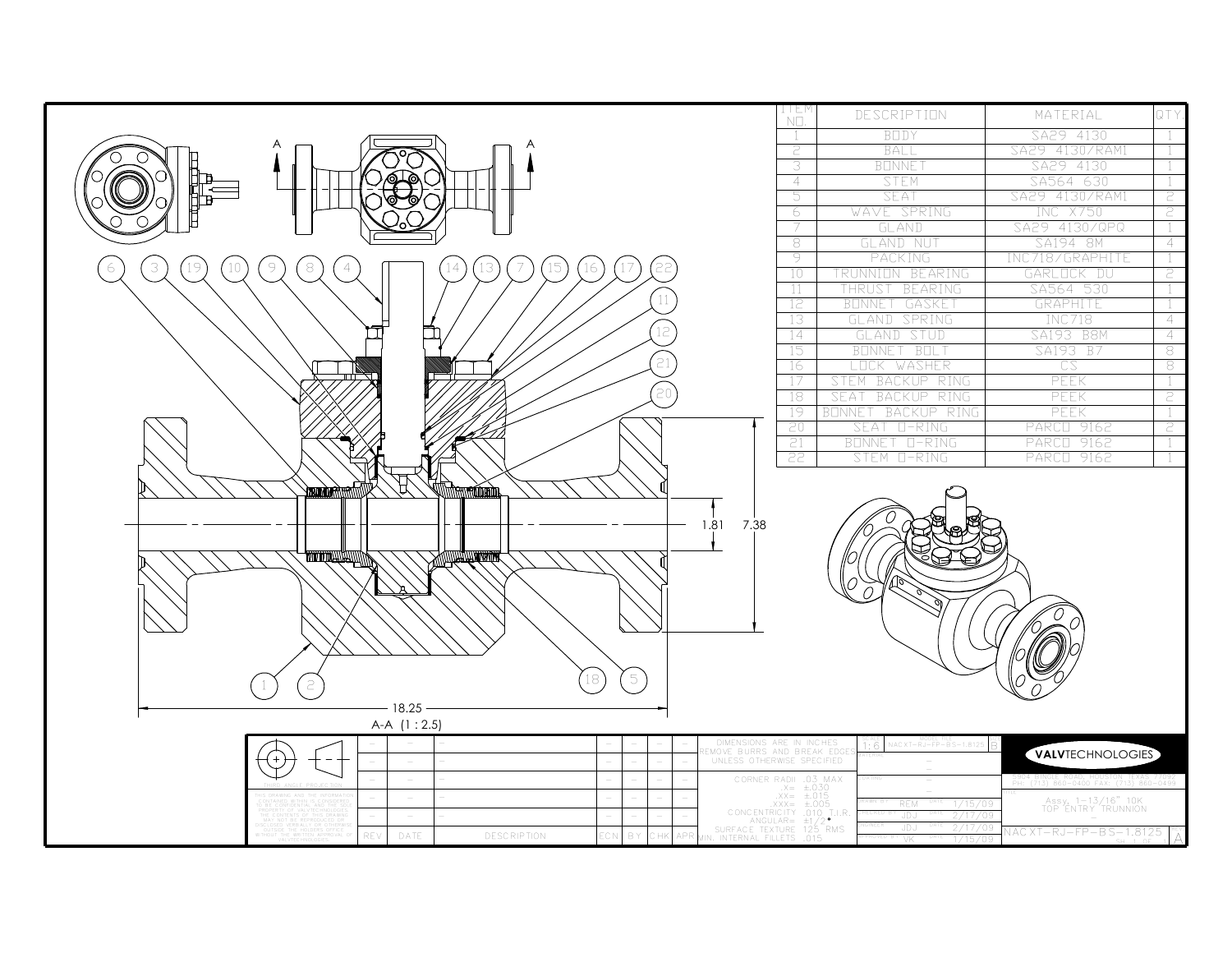

 *92 East Elm Street, Yarmouth, Maine, 04096 USA www.yarmouthresearch.com* Page 5 of 16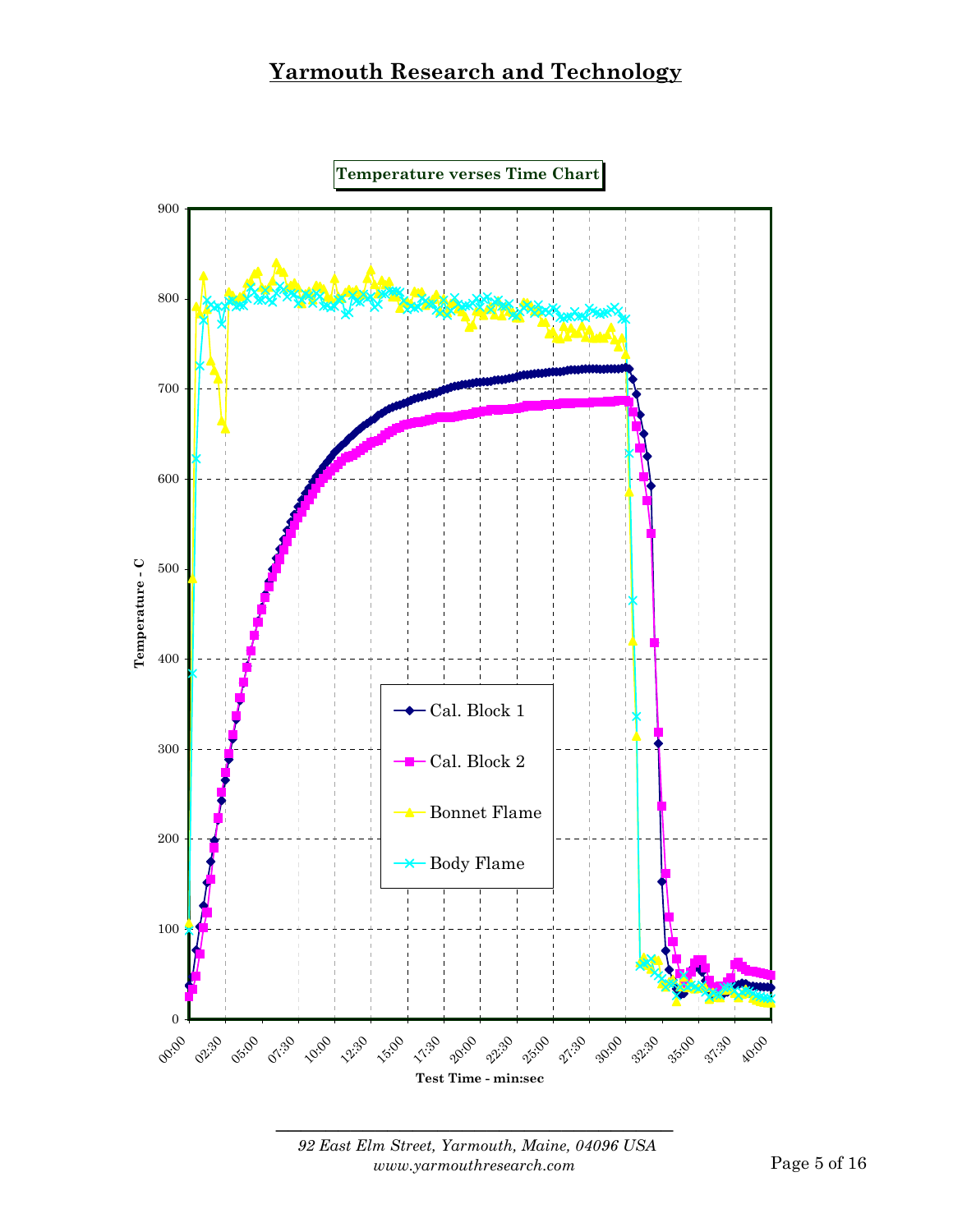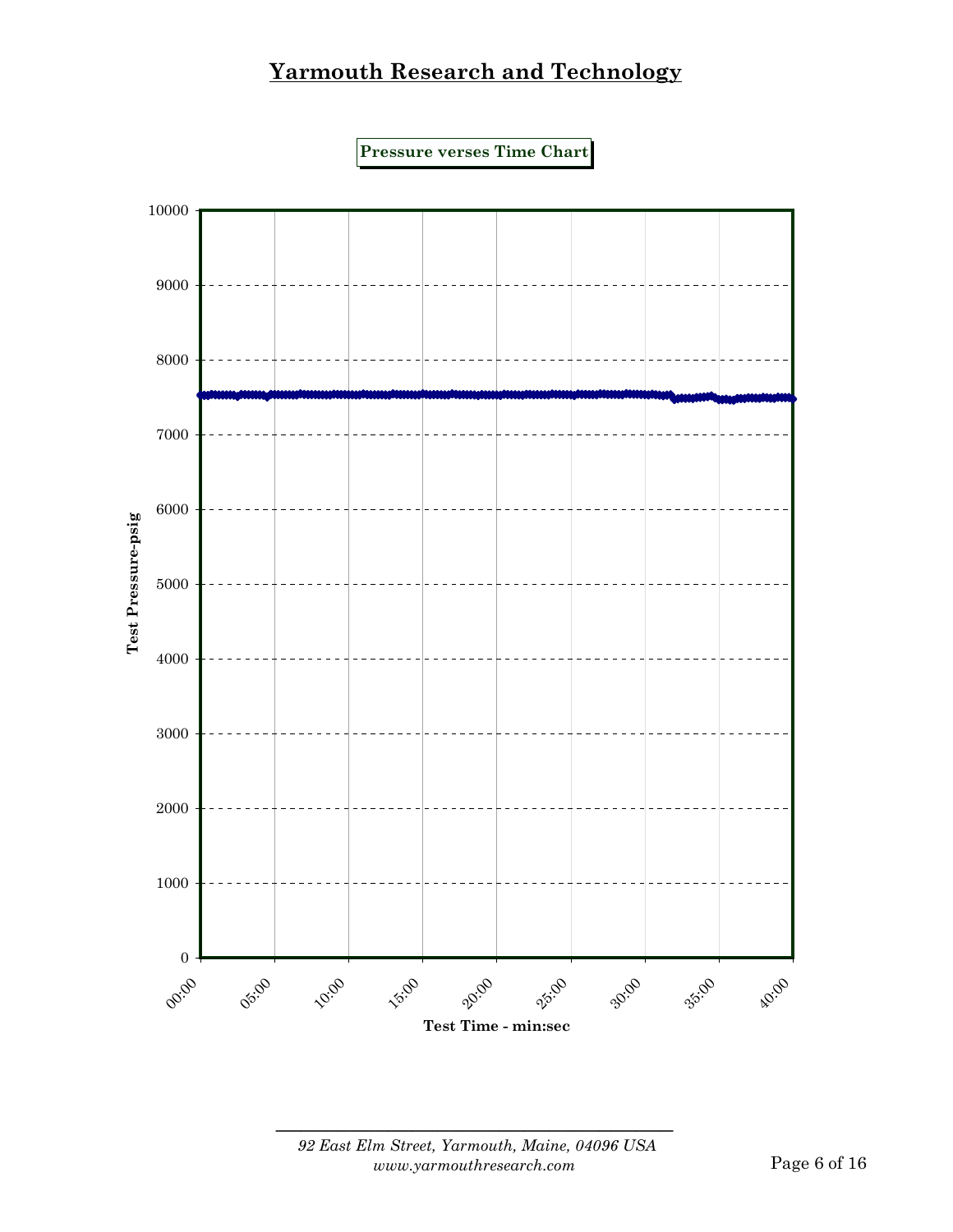

Valve prior to Test

*92 East Elm Street, Yarmouth, Maine 04096 USA www.yarmouthresearch.com*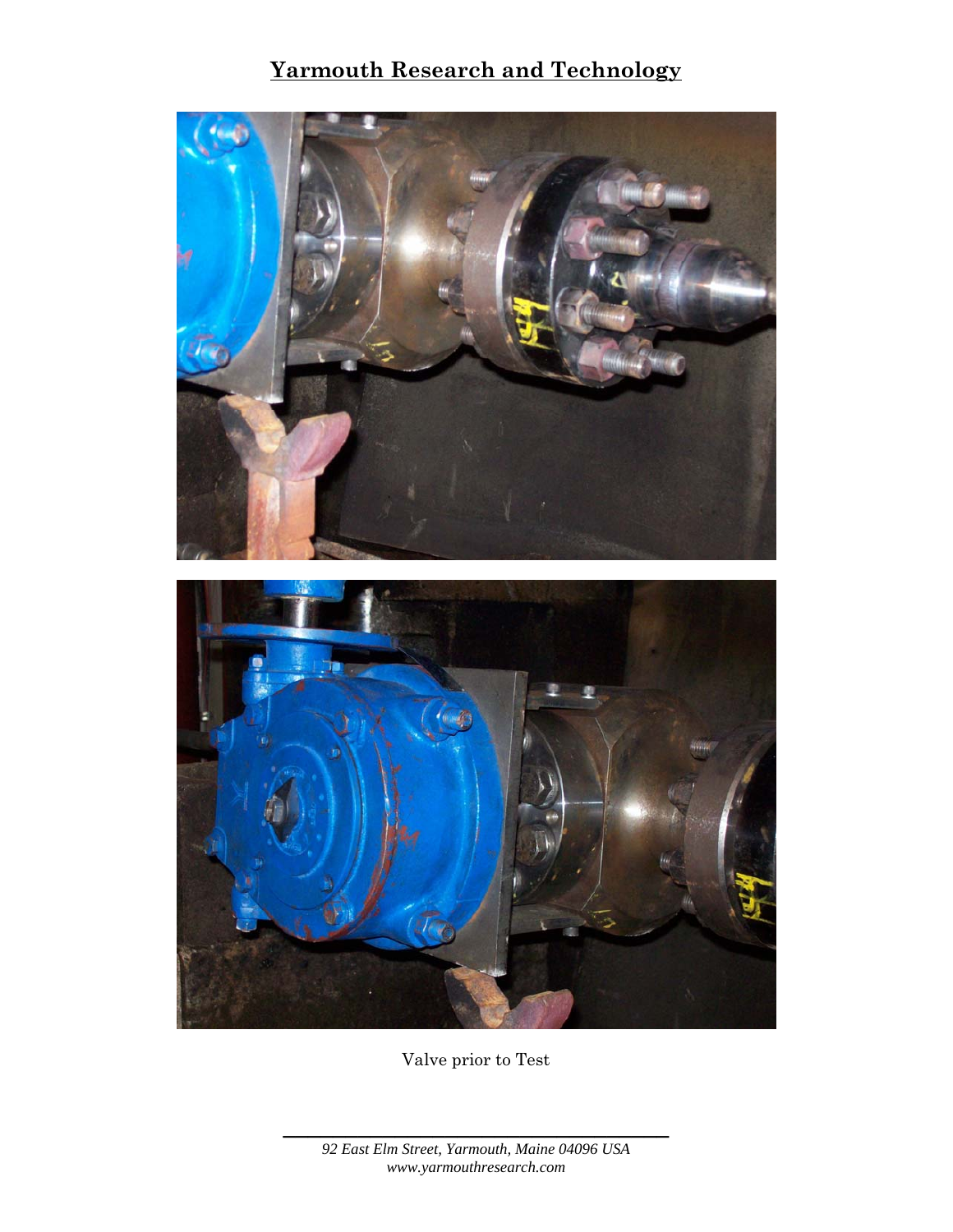

Valve During Burn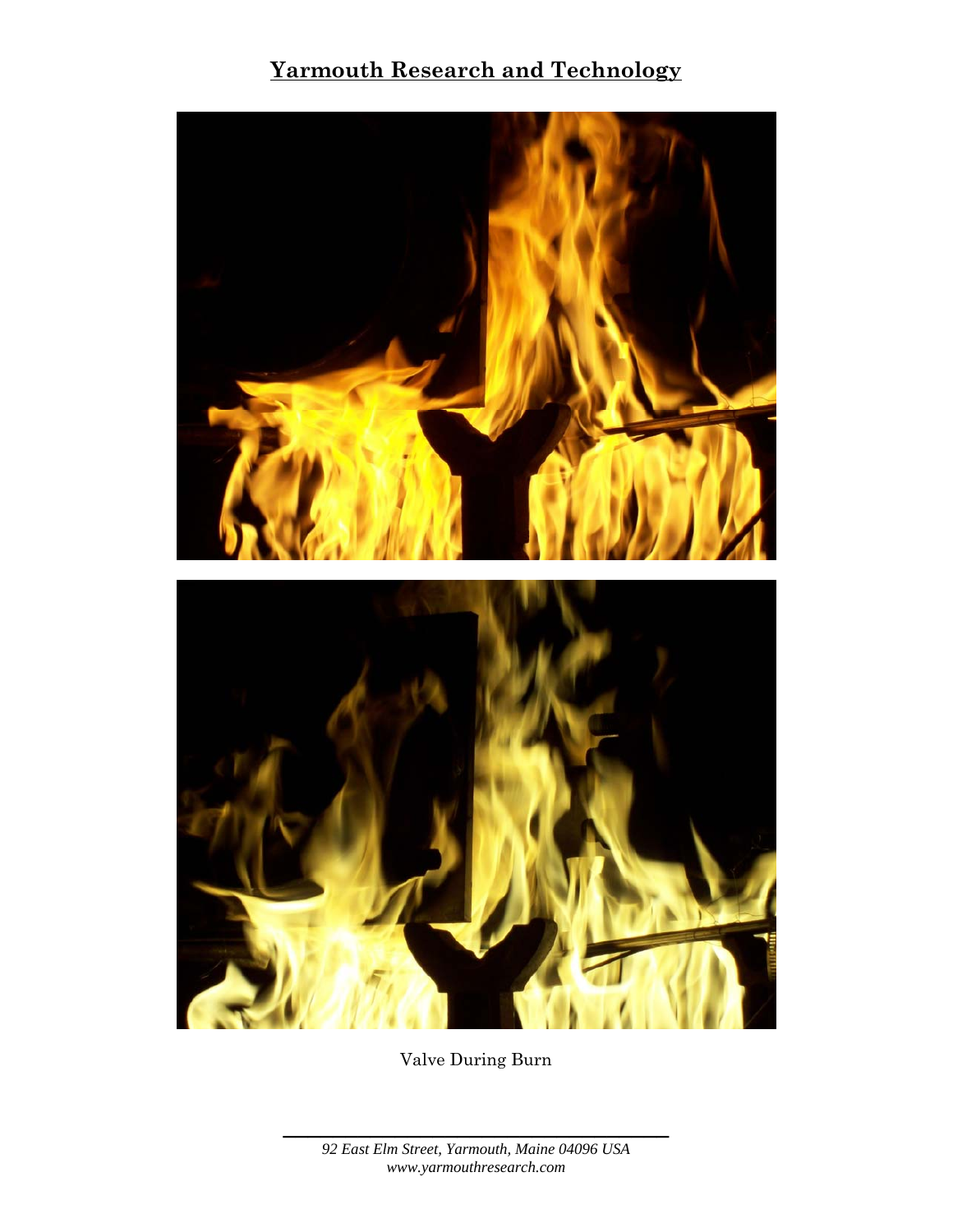### **Fire Test Information**

| <b>Customer: ValvTechnologies</b>                         | <b>Date:</b> 8/31/2009 |
|-----------------------------------------------------------|------------------------|
| Product Code: 1-13/16 inch 10000 psi Top-Entry Ball Valve |                        |
| <b>Project Number: PN20991</b>                            |                        |

#### *Fire Test Raw Data*

|          | Pressure | Water  | Cal.    | Cal.    | Avg.             | <b>Bonnet</b> | Body   | Average |
|----------|----------|--------|---------|---------|------------------|---------------|--------|---------|
| Time     | (psig)   | Volume | Block 1 | Block 2 | <b>Cal Block</b> | Flame         | Flame  | Flame   |
|          |          | (mls)  | Temp-C  | Temp-C  | Temp-C           | Temp-C        | Temp-C | Temp-C  |
| 15:13:00 | 7525     | 38118  | 37.2    | 25.0    | 31.1             | 106.7         | 98.3   | 102.5   |
| 15:13:15 | 7523     | 38120  | 47.2    | 32.8    | 40.0             | 489.4         | 383.9  | 436.7   |
| 15:13:30 | 7521     | 38120  | 76.7    | 47.8    | 62.2             | 791.7         | 622.2  | 706.9   |
| 15:13:45 | 7537     | 38103  | 102.8   | 72.2    | 87.5             | 783.3         | 725.6  | 754.4   |
| 15:14:00 | 7530     | 38108  | 126.1   | 101.1   | 113.6            | 825.6         | 776.1  | 800.8   |
| 15:14:15 | 7528     | 38108  | 151.7   | 118.3   | 135.0            | 788.3         | 798.3  | 793.3   |
| 15:14:30 | 7529     | 38099  | 175.0   | 155.6   | 165.3            | 731.1         | 793.3  | 762.2   |
| 15:14:45 | 7528     | 38111  | 198.3   | 190.6   | 194.4            | 720.6         | 790.0  | 755.3   |
| 15:15:00 | 7527     | 38106  | 221.1   | 223.3   | 222.2            | 711.1         | 791.7  | 751.4   |
| 15:15:15 | 7525     | 38103  | 242.8   | 251.7   | 247.2            | 664.4         | 771.7  | 718.1   |
| 15:15:30 | 7509     | 38106  | 265.6   | 273.9   | 269.7            | 655.6         | 791.7  | 723.6   |
| 15:15:45 | 7536     | 38093  | 288.3   | 294.4   | 291.4            | 807.8         | 797.2  | 802.5   |
| 15:17:30 | 7501     | 37919  | 426.1   | 426.1   | 426.1            | 827.8         | 807.2  | 817.5   |
| 15:17:45 | 7537     | 38090  | 442.2   | 440.6   | 441.4            | 830.6         | 798.3  | 814.4   |
| 15:18:00 | 7533     | 38088  | 457.2   | 455.0   | 456.1            | 812.8         | 798.3  | 805.6   |
| 15:18:15 | 7532     | 38099  | 471.7   | 467.8   | 469.7            | 810.0         | 809.4  | 809.7   |
| 15:18:30 | 7532     | 38080  | 486.1   | 480.0   | 483.1            | 812.8         | 798.3  | 805.6   |
| 15:18:45 | 7531     | 38084  | 499.4   | 490.6   | 495.0            | 820.0         | 796.1  | 808.1   |
| 15:19:00 | 7530     | 38093  | 511.7   | 500.6   | 506.1            | 840.0         | 806.1  | 823.1   |
| 15:19:15 | 7528     | 38089  | 522.2   | 510.6   | 516.4            | 832.2         | 813.9  | 823.1   |
| 15:19:30 | 7527     | 38091  | 532.8   | 521.1   | 526.9            | 829.4         | 810.0  | 819.7   |
| 15:19:45 | 7543     | 38068  | 542.8   | 530.6   | 536.7            | 812.2         | 802.2  | 807.2   |
| 15:20:00 | 7536     | 38066  | 552.2   | 539.4   | 545.8            | 815.0         | 806.1  | 810.6   |
| 15:20:15 | 7533     | 38071  | 560.6   | 548.3   | 554.4            | 817.8         | 805.0  | 811.4   |
| 15:20:30 | 7533     | 38074  | 568.9   | 556.7   | 562.8            | 812.2         | 794.4  | 803.3   |
| 15:20:45 | 7532     | 38076  | 576.7   | 563.3   | 570.0            | 794.4         | 798.9  | 796.7   |
| 15:21:00 | 7531     | 38083  | 583.9   | 570.0   | 576.9            | 805.6         | 805.6  | 805.6   |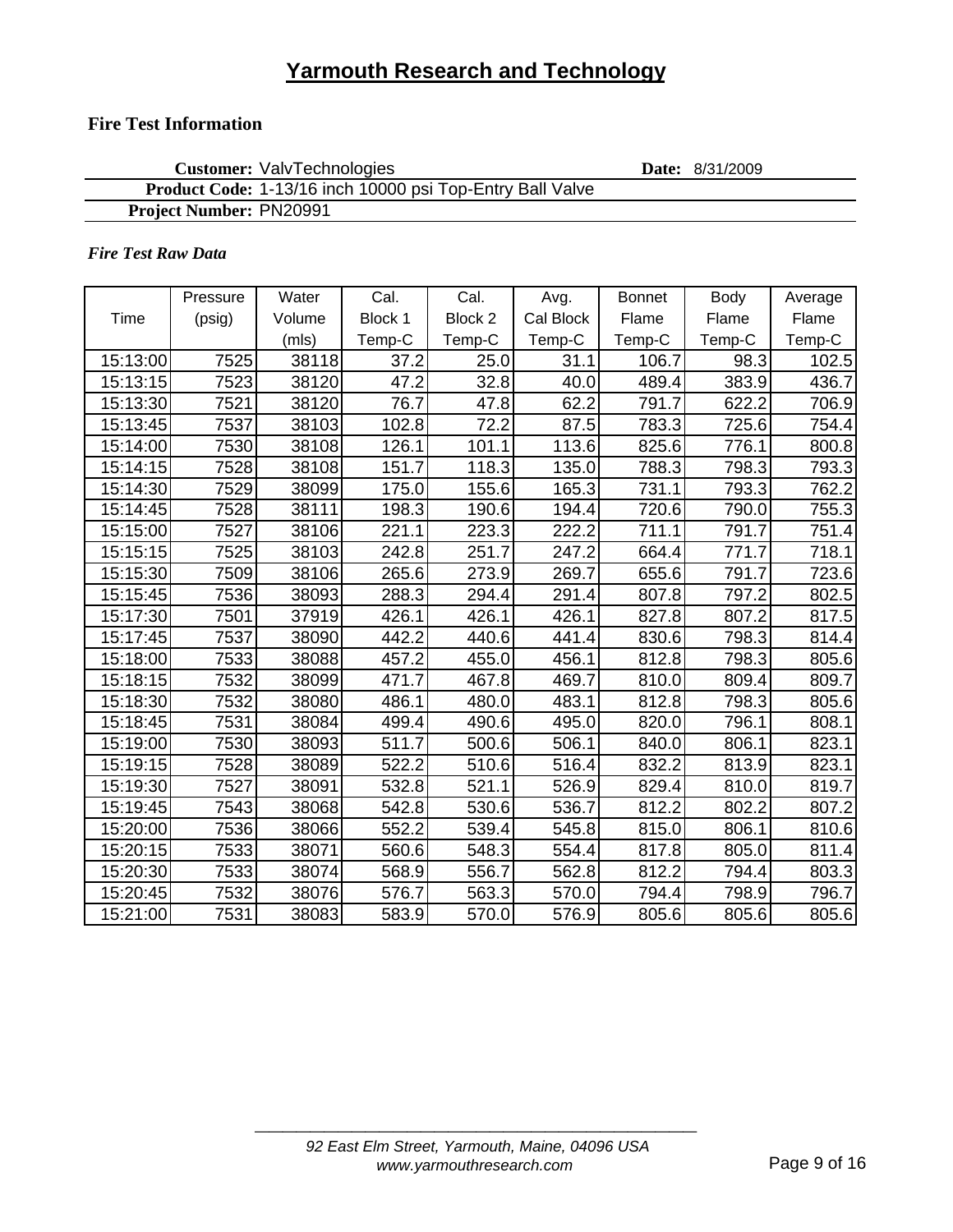#### *Fire Test Data - continued*

| 15:21:15 | 7530 | 38087 | 590.0 | 576.7 | 583.3 | 808.3 | 803.3 | 805.8 |
|----------|------|-------|-------|-------|-------|-------|-------|-------|
| 15:21:30 | 7527 | 38088 | 596.7 | 582.8 | 589.7 | 798.9 | 795.0 | 796.9 |
| 15:21:45 | 7528 | 38047 | 602.8 | 589.4 | 596.1 | 815.0 | 806.1 | 810.6 |
| 15:22:00 | 7538 | 38061 | 608.3 | 595.6 | 601.9 | 813.9 | 802.8 | 808.3 |
| 15:22:15 | 7534 | 38062 | 613.9 | 600.6 | 607.2 | 811.1 | 791.7 | 801.4 |
| 15:22:30 | 7533 | 38062 | 618.9 | 604.4 | 611.7 | 802.2 | 792.2 | 797.2 |
| 15:22:45 | 7533 | 38071 | 623.9 | 608.3 | 616.1 | 800.0 | 790.0 | 795.0 |
| 15:23:00 | 7532 | 38066 | 629.4 | 612.2 | 620.8 | 822.8 | 791.7 | 807.2 |
| 15:23:15 | 7530 | 38068 | 633.3 | 616.1 | 624.7 | 802.8 | 798.9 | 800.8 |
| 15:23:30 | 7529 | 38073 | 637.2 | 619.4 | 628.3 | 800.6 | 800.6 | 800.6 |
| 15:23:45 | 7527 | 38069 | 640.6 | 622.8 | 631.7 | 807.2 | 782.2 | 794.7 |
| 15:24:00 | 7542 | 38052 | 645.0 | 624.4 | 634.7 | 810.6 | 784.4 | 797.5 |
| 15:24:15 | 7534 | 38050 | 648.3 | 626.1 | 637.2 | 807.8 | 803.9 | 805.8 |
| 15:24:30 | 7531 | 38058 | 652.2 | 628.9 | 640.6 | 810.0 | 797.2 | 803.6 |
| 15:24:45 | 7531 | 38059 | 655.6 | 631.7 | 643.6 | 803.9 | 796.1 | 800.0 |
| 15:25:00 | 7531 | 38057 | 658.9 | 633.9 | 646.4 | 805.0 | 805.0 | 805.0 |
| 15:25:15 | 7530 | 38059 | 661.7 | 637.2 | 649.4 | 822.8 | 800.0 | 811.4 |
| 15:25:30 | 7529 | 38065 | 664.4 | 640.0 | 652.2 | 832.2 | 802.2 | 817.2 |
| 15:25:45 | 7526 | 38066 | 666.7 | 641.7 | 654.2 | 816.1 | 790.6 | 803.3 |
| 15:26:00 | 7542 | 38045 | 670.6 | 642.2 | 656.4 | 805.6 | 793.9 | 799.7 |
| 15:26:15 | 7535 | 38049 | 672.8 | 645.0 | 658.9 | 820.6 | 805.6 | 813.1 |
| 15:26:30 | 7532 | 38045 | 675.6 | 648.9 | 662.2 | 815.6 | 805.0 | 810.3 |
| 15:26:45 | 7532 | 38048 | 677.8 | 651.7 | 664.7 | 819.4 | 808.9 | 814.2 |
| 15:27:00 | 7532 | 38050 | 679.4 | 653.3 | 666.4 | 802.2 | 808.3 | 805.3 |
| 15:27:15 | 7531 | 38055 | 681.1 | 655.6 | 668.3 | 802.2 | 808.3 | 805.3 |
| 15:27:30 | 7529 | 38058 | 682.2 | 657.2 | 669.7 | 789.4 | 807.2 | 798.3 |
| 15:27:45 | 7527 | 38066 | 683.9 | 659.4 | 671.7 | 795.6 | 797.8 | 796.7 |
| 15:28:00 | 7542 | 38041 | 685.0 | 660.6 | 672.8 | 797.2 | 787.8 | 792.5 |
| 15:28:15 | 7535 | 38042 | 687.2 | 661.7 | 674.4 | 795.0 | 791.7 | 793.3 |
| 15:28:30 | 7532 | 38054 | 688.9 | 662.2 | 675.6 | 808.3 | 789.4 | 798.9 |
| 15:28:45 | 7532 | 38060 | 690.0 | 662.8 | 676.4 | 806.7 | 790.6 | 798.6 |
| 15:29:00 | 7532 | 38063 | 691.1 | 663.3 | 677.2 | 807.8 | 800.6 | 804.2 |
| 15:29:15 | 7531 | 38066 | 692.2 | 664.4 | 678.3 | 792.8 | 797.8 | 795.3 |
| 15:29:30 | 7529 | 38068 | 693.3 | 665.6 | 679.4 | 795.6 | 793.9 | 794.7 |
| 15:29:45 | 7527 | 38060 | 694.4 | 666.1 | 680.3 | 799.4 | 794.4 | 796.9 |
| 15:30:00 | 7543 | 38045 | 695.6 | 667.8 | 681.7 | 805.0 | 787.2 | 796.1 |
| 15:30:15 | 7535 | 38055 | 697.2 | 668.3 | 682.8 | 786.1 | 783.9 | 785.0 |
| 15:30:30 | 7531 | 38047 | 698.9 | 668.3 | 683.6 | 800.0 | 798.3 | 799.2 |
| 15:30:45 | 7532 | 38057 | 700.0 | 668.9 | 684.4 | 784.4 | 781.7 | 783.1 |
| 15:31:00 | 7531 | 38058 | 701.7 | 668.3 | 685.0 | 795.0 | 786.7 | 790.8 |
| 15:31:15 | 7530 | 38059 | 702.8 | 668.9 | 685.8 | 796.1 | 801.1 | 798.6 |
| 15:31:30 | 7529 | 38070 | 703.3 | 670.0 | 686.7 | 788.9 | 793.9 | 791.4 |
| 15:31:45 | 7520 | 38066 | 704.4 | 670.6 | 687.5 | 785.6 | 791.1 | 788.3 |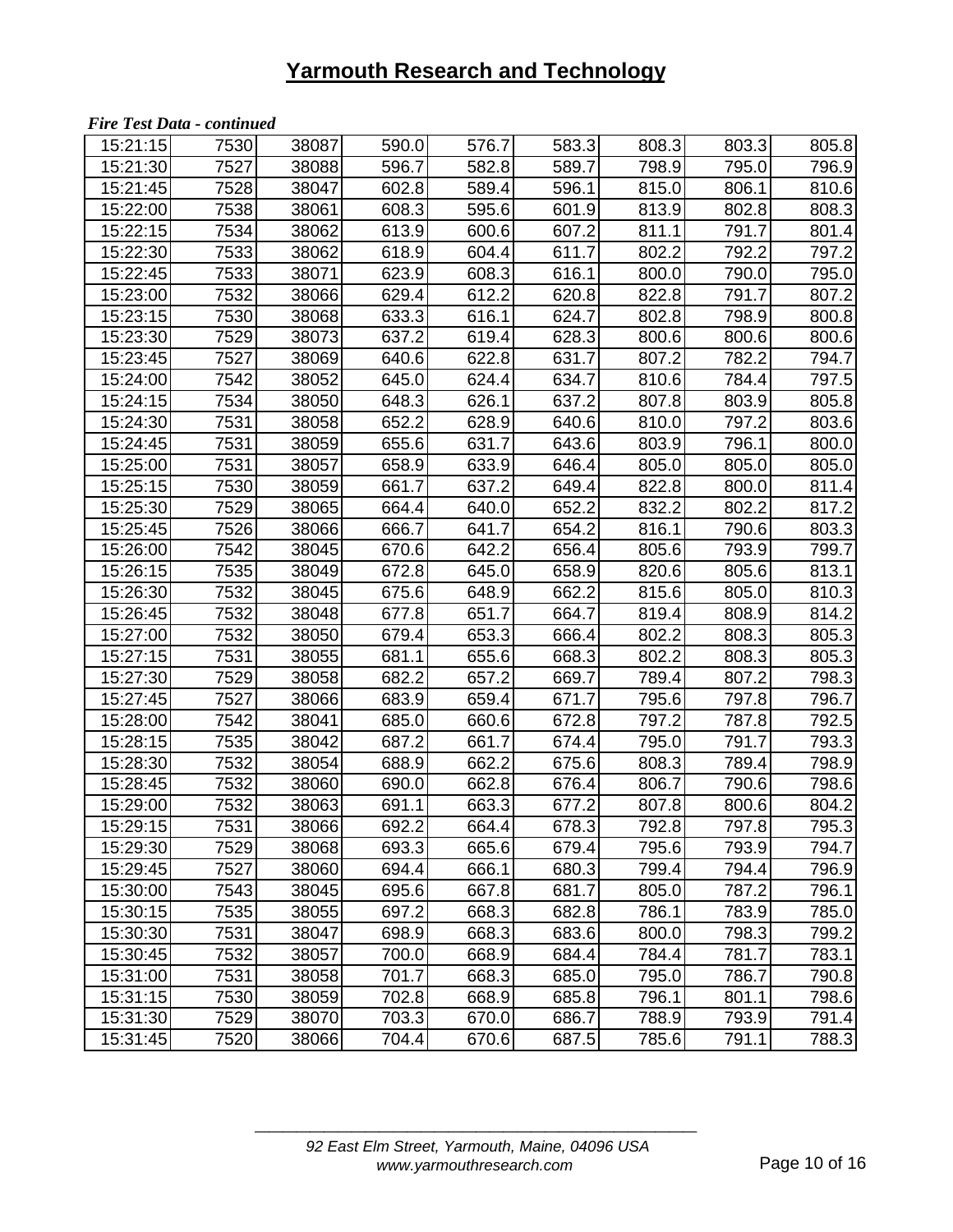#### *Fire Test Data - continued*

| 15:32:00 | 7533 | 38052 | 705.0 | 671.1 | 688.1 | 780.0 | 792.2 | 786.1 |
|----------|------|-------|-------|-------|-------|-------|-------|-------|
| 15:32:15 | 7528 | 38054 | 705.6 | 671.7 | 688.6 | 768.3 | 792.2 | 780.3 |
| 15:32:30 | 7528 | 38054 | 706.1 | 672.8 | 689.4 | 771.1 | 795.0 | 783.1 |
| 15:32:45 | 7528 | 38058 | 707.2 | 673.9 | 690.6 | 786.7 | 800.6 | 793.6 |
| 15:33:00 | 7527 | 38060 | 707.2 | 674.4 | 690.8 | 785.6 | 790.6 | 788.1 |
| 15:33:15 | 7524 | 38057 | 707.8 | 675.0 | 691.4 | 781.7 | 799.4 | 790.6 |
| 15:33:30 | 7539 | 38045 | 707.8 | 675.6 | 691.7 | 788.3 | 802.2 | 795.3 |
| 15:33:45 | 7532 | 38036 | 708.3 | 676.7 | 692.5 | 791.1 | 787.8 | 789.4 |
| 15:34:00 | 7530 | 38046 | 709.4 | 676.7 | 693.1 | 782.2 | 796.7 | 789.4 |
| 15:34:15 | 7530 | 38049 | 710.0 | 676.1 | 693.1 | 797.8 | 798.3 | 798.1 |
| 15:34:30 | 7529 | 38045 | 710.0 | 676.7 | 693.3 | 781.1 | 791.7 | 786.4 |
| 15:34:45 | 7526 | 38050 | 710.6 | 676.7 | 693.6 | 791.7 | 791.7 | 791.7 |
| 15:35:00 | 7535 | 38031 | 711.7 | 677.2 | 694.4 | 786.1 | 794.4 | 790.3 |
| 15:35:15 | 7535 | 38033 | 712.2 | 677.8 | 695.0 | 785.0 | 781.7 | 783.3 |
| 15:35:30 | 7530 | 38035 | 713.3 | 677.8 | 695.6 | 778.9 | 780.6 | 779.7 |
| 15:35:45 | 7533 | 38037 | 714.4 | 678.9 | 696.7 | 778.9 | 785.6 | 782.2 |
| 15:36:00 | 7532 | 38048 | 715.6 | 680.0 | 697.8 | 796.1 | 790.0 | 793.1 |
| 15:36:15 | 7530 | 38042 | 715.6 | 681.1 | 698.3 | 795.6 | 792.8 | 794.2 |
| 15:36:30 | 7528 | 38046 | 716.1 | 681.1 | 698.6 | 792.2 | 788.3 | 790.3 |
| 15:36:45 | 7541 | 38007 | 716.7 | 681.1 | 698.9 | 786.1 | 783.9 | 785.0 |
| 15:37:00 | 7537 | 38025 | 717.2 | 681.1 | 699.2 | 786.1 | 793.3 | 789.7 |
| 15:37:15 | 7535 | 38024 | 717.2 | 681.7 | 699.4 | 773.9 | 785.0 | 779.4 |
| 15:37:30 | 7534 | 38031 | 717.8 | 682.2 | 700.0 | 773.9 | 787.2 | 780.6 |
| 15:37:45 | 7533 | 38034 | 718.3 | 682.2 | 700.3 | 761.1 | 784.4 | 772.8 |
| 15:38:00 | 7531 | 38032 | 718.9 | 682.2 | 700.6 | 763.9 | 790.0 | 776.9 |
| 15:38:15 | 7521 | 38044 | 718.9 | 682.8 | 700.8 | 756.1 | 787.8 | 771.9 |
| 15:38:30 | 7540 | 38014 | 718.9 | 683.3 | 701.1 | 755.6 | 779.4 | 767.5 |
| 15:38:45 | 7535 | 38016 | 719.4 | 683.9 | 701.7 | 769.4 | 778.3 | 773.9 |
| 15:39:00 | 7535 | 38021 | 720.6 | 683.9 | 702.2 | 757.8 | 780.0 | 768.9 |
| 15:39:15 | 7534 | 38010 | 721.1 | 683.9 | 702.5 | 767.8 | 780.0 | 773.9 |
| 15:39:30 | 7533 | 38027 | 721.1 | 684.4 | 702.8 | 761.7 | 785.6 | 773.6 |
| 15:39:45 | 7530 | 38038 | 721.1 | 684.4 | 702.8 | 761.7 | 780.0 | 770.8 |
| 15:40:00 | 7542 | 37996 | 721.7 | 684.4 | 703.1 | 770.0 | 780.6 | 775.3 |
| 15:40:15 | 7541 | 38007 | 722.2 | 684.4 | 703.3 | 757.2 | 778.9 | 768.1 |
| 15:40:30 | 7537 | 38008 | 722.2 | 684.4 | 703.3 | 765.6 | 789.4 | 777.5 |
| 15:40:45 | 7536 | 38024 | 722.2 | 685.0 | 703.6 | 756.1 | 786.1 | 771.1 |
| 15:41:00 | 7535 | 38020 | 722.2 | 685.0 | 703.6 | 756.1 | 784.4 | 770.3 |
| 15:41:15 | 7533 | 38026 | 721.7 | 685.0 | 703.3 | 758.3 | 782.8 | 770.6 |
| 15:41:30 | 7531 | 38015 | 721.7 | 685.6 | 703.6 | 756.1 | 783.9 | 770.0 |
| 15:41:45 | 7546 | 37995 | 722.2 | 686.1 | 704.2 | 760.0 | 785.0 | 772.5 |
| 15:42:00 | 7540 | 38010 | 722.2 | 685.6 | 703.9 | 768.3 | 787.8 | 778.1 |
| 15:42:15 | 7537 | 38005 | 722.2 | 686.1 | 704.2 | 754.4 | 790.6 | 772.5 |
| 15:42:30 | 7537 | 38004 | 722.2 | 687.2 | 704.7 | 746.7 | 786.1 | 766.4 |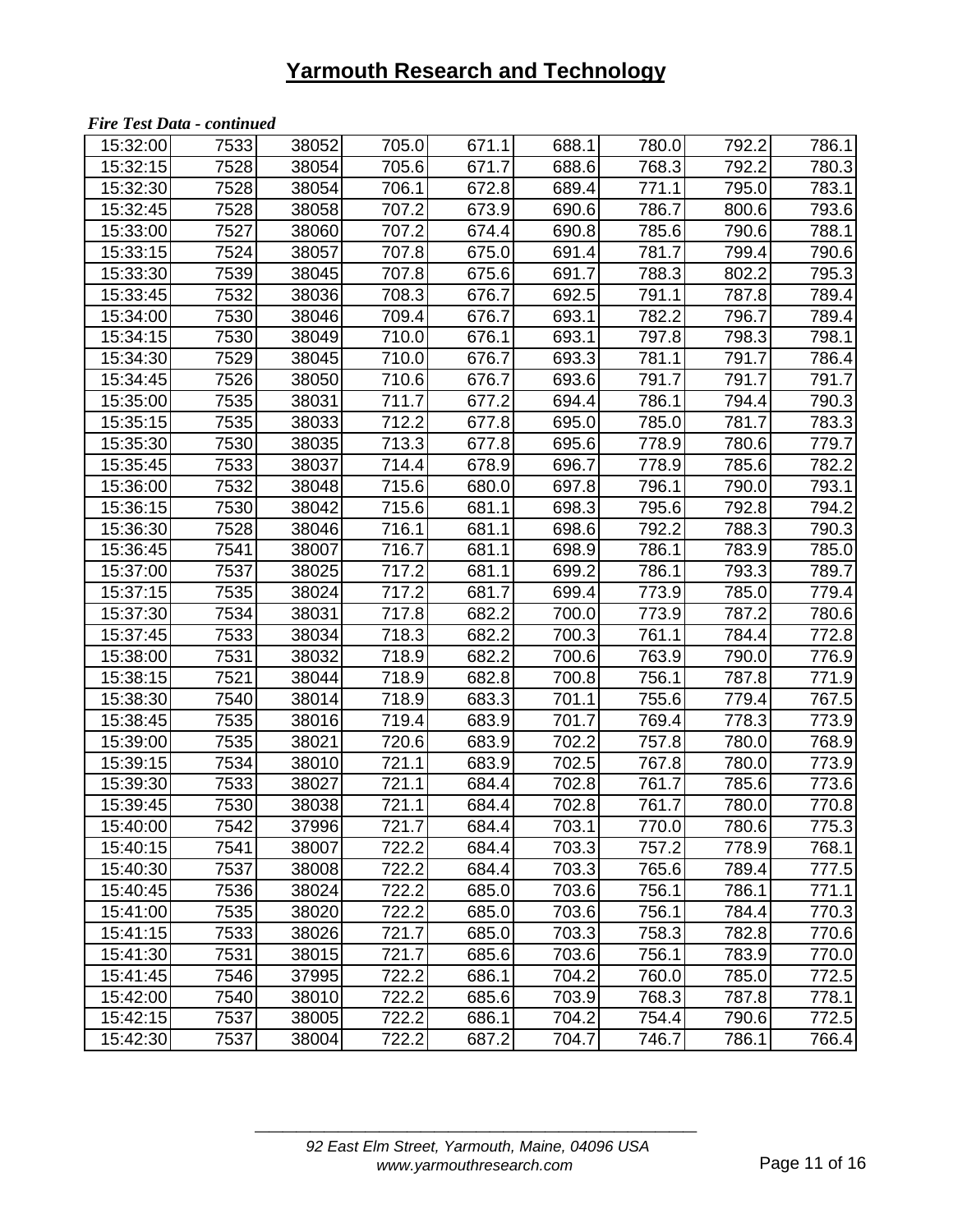#### *Fire Test Data - continued*

| 15:42:45 | 7535 | 38018 | 722.8 | 687.2             | 705.0 | 756.7 | 777.8 | 767.2 |
|----------|------|-------|-------|-------------------|-------|-------|-------|-------|
| 15:43:00 | 7533 | 38019 | 723.9 | 687.2             | 705.6 | 738.3 | 777.2 | 757.8 |
| 15:43:15 | 7529 | 38039 | 722.2 | 685.0             | 703.6 | 585.6 | 628.3 | 606.9 |
| 15:43:30 | 7537 | 37979 | 710.6 | 674.4             | 692.5 | 420.0 | 465.0 | 442.5 |
| 15:43:45 | 7530 | 37998 | 693.9 | 658.3             | 676.1 | 314.4 | 336.1 | 325.3 |
| 15:44:00 | 7526 | 37998 | 671.1 | 633.9             | 652.5 | 62.8  | 58.9  | 60.8  |
| 15:44:15 | 7519 | 38019 | 650.0 | 602.2             | 626.1 | 68.9  | 61.7  | 65.3  |
| 15:44:30 | 7526 | 37984 | 625.0 | 575.6             | 600.3 | 60.0  | 62.8  | 61.4  |
| 15:44:45 | 7531 | 37968 | 592.2 | 538.9             | 565.6 | 55.6  | 67.2  | 61.4  |
| 15:45:00 | 7469 | 37990 | 417.8 | 417.8             | 417.8 | 67.2  | 51.7  | 59.4  |
| 15:45:15 | 7479 | 37956 | 306.1 | 318.9             | 312.5 | 65.6  | 48.3  | 56.9  |
| 15:45:30 | 7485 | 37963 | 152.8 | 236.7             | 194.7 | 39.4  | 45.0  | 42.2  |
| 15:45:45 | 7484 | 37945 | 76.1  | 161.7             | 118.9 | 35.6  | 35.6  | 35.6  |
| 15:46:00 | 7485 | 37964 | 55.0  | 113.3             | 84.2  | 41.7  | 39.4  | 40.6  |
| 15:46:15 | 7480 | 37940 | 43.3  | 86.1              | 64.7  | 44.4  | 39.4  | 41.9  |
| 15:46:30 | 7492 | 37917 | 33.9  | 67.2              | 50.6  | 19.4  | 26.1  | 22.8  |
| 15:46:45 | 7496 | 37924 | 26.7  | 50.6              | 38.6  | 36.1  | 35.6  | 35.8  |
| 15:47:00 | 7502 | 37909 | 28.3  | 40.0              | 34.2  | 46.7  | 48.9  | 47.8  |
| 15:47:15 | 7506 | 37903 | 45.6  | 46.1              | 45.8  | 35.0  | 35.6  | 35.3  |
| 15:47:30 | 7515 | 37893 | 54.4  | 52.2              | 53.3  | 40.0  | 37.8  | 38.9  |
| 15:47:45 | 7491 | 37904 | 56.7  | 62.2              | 59.4  | 33.9  | 36.1  | 35.0  |
| 15:48:00 | 7465 | 37894 | 57.2  | 65.6              | 61.4  | 34.4  | 33.9  | 34.2  |
| 15:48:15 | 7467 | 37874 | 52.2  | 65.6              | 58.9  | 35.0  | 37.8  | 36.4  |
| 15:48:30 | 7471 | 37885 | 42.8  | $\overline{57.2}$ | 50.0  | 35.0  | 30.0  | 32.5  |
| 15:48:45 | 7462 | 37875 | 29.4  | 43.3              | 36.4  | 22.2  | 24.4  | 23.3  |
| 15:49:00 | 7458 | 37854 | 26.7  | 36.1              | 31.4  | 30.0  | 30.0  | 30.0  |
| 15:49:15 | 7480 | 37869 | 26.7  | 36.1              | 31.4  | 24.4  | 27.2  | 25.8  |
| 15:49:30 | 7482 | 37859 | 26.7  | 36.7              | 31.7  | 23.9  | 26.7  | 25.3  |
| 15:49:45 | 7481 | 37867 | 28.3  | 36.7              | 32.5  | 32.2  | 35.0  | 33.6  |
| 15:50:00 | 7491 | 37846 | 30.0  | 41.1              | 35.6  | 32.8  | 35.6  | 34.2  |
| 15:50:15 | 7488 | 37846 | 33.9  | 46.1              | 40.0  | 32.8  | 36.1  | 34.4  |
| 15:50:30 | 7486 | 37845 | 37.8  | 60.6              | 49.2  | 28.9  | 31.7  | 30.3  |
| 15:50:45 | 7482 | 37859 | 38.3  | 62.8              | 50.6  | 23.9  | 26.1  | 25.0  |
| 15:51:00 | 7496 | 37859 | 40.0  | 58.3              | 49.2  | 27.8  | 30.0  | 28.9  |
| 15:51:15 | 7490 | 37849 | 39.4  | 55.0              | 47.2  | 33.3  | 31.7  | 32.5  |
| 15:51:30 | 7485 | 37892 | 36.7  | 53.3              | 45.0  | 28.9  | 31.1  | 30.0  |
| 15:51:45 | 7484 | 37889 | 36.7  | 52.8              | 44.7  | 23.3  | 28.3  | 25.8  |
| 15:52:00 | 7499 | 37835 | 36.1  | 52.2              | 44.2  | 21.1  | 26.1  | 23.6  |
| 15:52:15 | 7494 | 37842 | 36.1  | 51.1              | 43.6  | 20.0  | 25.0  | 22.5  |
| 15:52:30 | 7494 | 37890 | 35.6  | 50.6              | 43.1  | 18.9  | 23.9  | 21.4  |
| 15:52:45 | 7492 | 37853 | 35.6  | 49.4              | 42.5  | 18.3  | 23.3  | 20.8  |
| 15:53:00 | 7474 | 37850 | 35.0  | 48.9              | 41.9  | 18.3  | 22.8  | 20.6  |
|          |      |       |       |                   |       |       |       |       |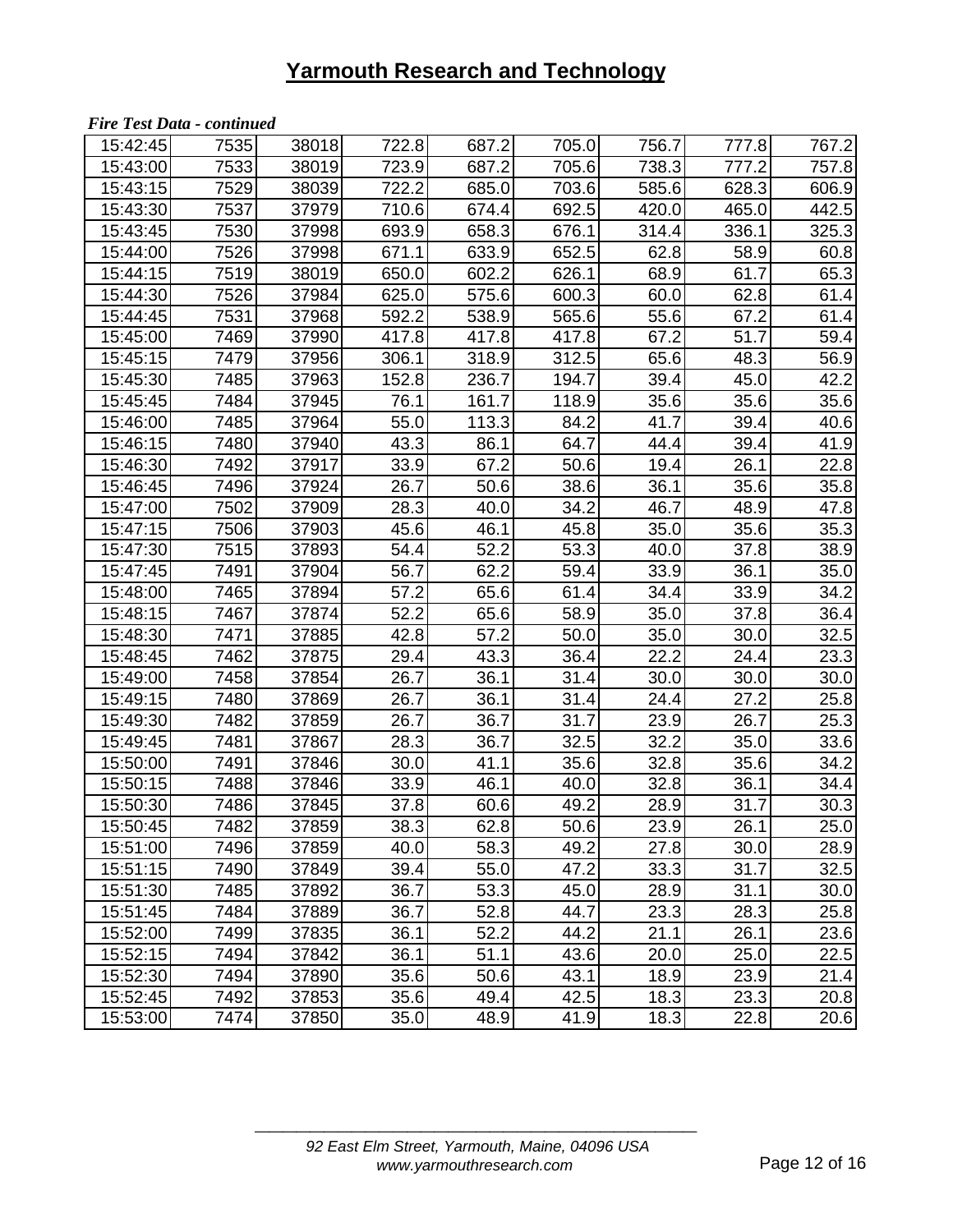#### **Leakage Summary for Burn and Cool Down Periods**

| All pressure transducers and thermocouples are in calibration per YRT's QA program.   |          |        |
|---------------------------------------------------------------------------------------|----------|--------|
| Seat leakages were collected manually. External leakage was collected electronically. |          |        |
|                                                                                       |          |        |
| Total Through Seat Leakage Collected Over 30 Minute Duration:                         | 100      | mls    |
| Average Leak Rate Over 30 Minute Duration:                                            | 3.3      | ml/min |
| Allowable Leak Rate:                                                                  | 725      | ml/min |
|                                                                                       |          |        |
| Total Through Seat Leakage Collected Over 10 Minute Cool Down:                        | 0        | lmls   |
|                                                                                       |          |        |
| Total Water Volume Lost Over 40 Minute Burn and Cool Down:                            | 268      | mls    |
| Water Collected in System Relief Valve:                                               | $\Omega$ | mls    |
| Calculated External Leakage During 40 Minute Duration:                                | 168      | mls    |
| Average Leak Rate Over 40 Minute Duration:                                            | 4        | ml/min |
| Allowable Leak Rate:                                                                  | 181      | ml/min |
|                                                                                       |          |        |
| Were the Valve Leakages Below the Allowables?                                         | Yes      |        |
|                                                                                       |          |        |

**Maximum Cavity Pressure During Burn:** 0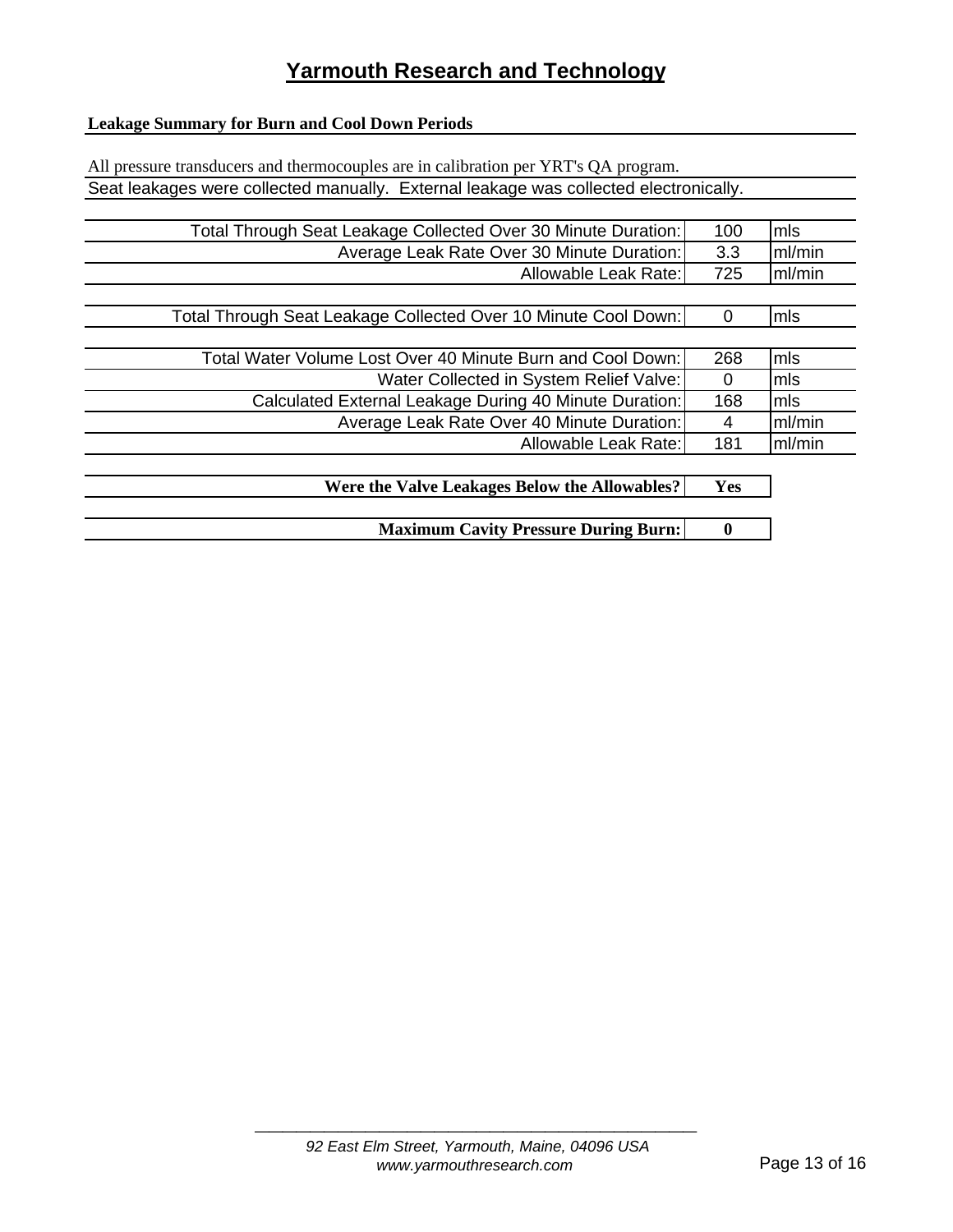### **Summary of Test Parameters During Burn and Cool Down Periods**

|             | Amount of Time Pressure Dropped Below 50%:      | 0.0    | minutes |
|-------------|-------------------------------------------------|--------|---------|
|             | Maximum Allowable Low Pressure Time:            | 2.0    | minutes |
|             | Maximum Pressure During Burn/Cool Down:         | 7546.1 | psig    |
|             | Average Pressure During Burn/Cool Down:         | 7521.6 | psig    |
|             | Minimum Pressure During Burn/Cool Down:         | 7458.1 | psig    |
|             |                                                 |        |         |
|             | Amount of Time of Avg. Cal Block > 650 deg.C:   | 17.5   | minutes |
|             | Minimum Allowable Time at Temperature:          | 15.0   | minutes |
|             | Maximum Avg Cal Block Temperature:              | 723.9  | deg. C  |
|             | Average Cal Block Temperature:                  | 498.2  | deg. C  |
|             | Lowest Avg Cal. Block Temperature:              | 26.7   | deg. C  |
|             |                                                 |        |         |
|             | Maximum Body Flame Temperature During Burn:     | 813.9  | deg. C  |
|             | Average Body Flame Temperature During Burn:     | 783.3  | deg. C  |
|             |                                                 |        |         |
|             | Maximum Bonnet Flame Temperature During Burn:   | 840.0  | deg. C  |
|             | Average Bonnet Flame Temperature During Burn:   | 780.8  | deg. C  |
|             |                                                 |        |         |
|             | Average of Both Flame Temperatures During Burn: | 782.0  | deg. C  |
|             |                                                 |        |         |
| <b>Note</b> |                                                 |        |         |
|             |                                                 |        |         |
|             |                                                 |        |         |
|             |                                                 |        |         |

**Were Test Conditions Within Compliance? Yes**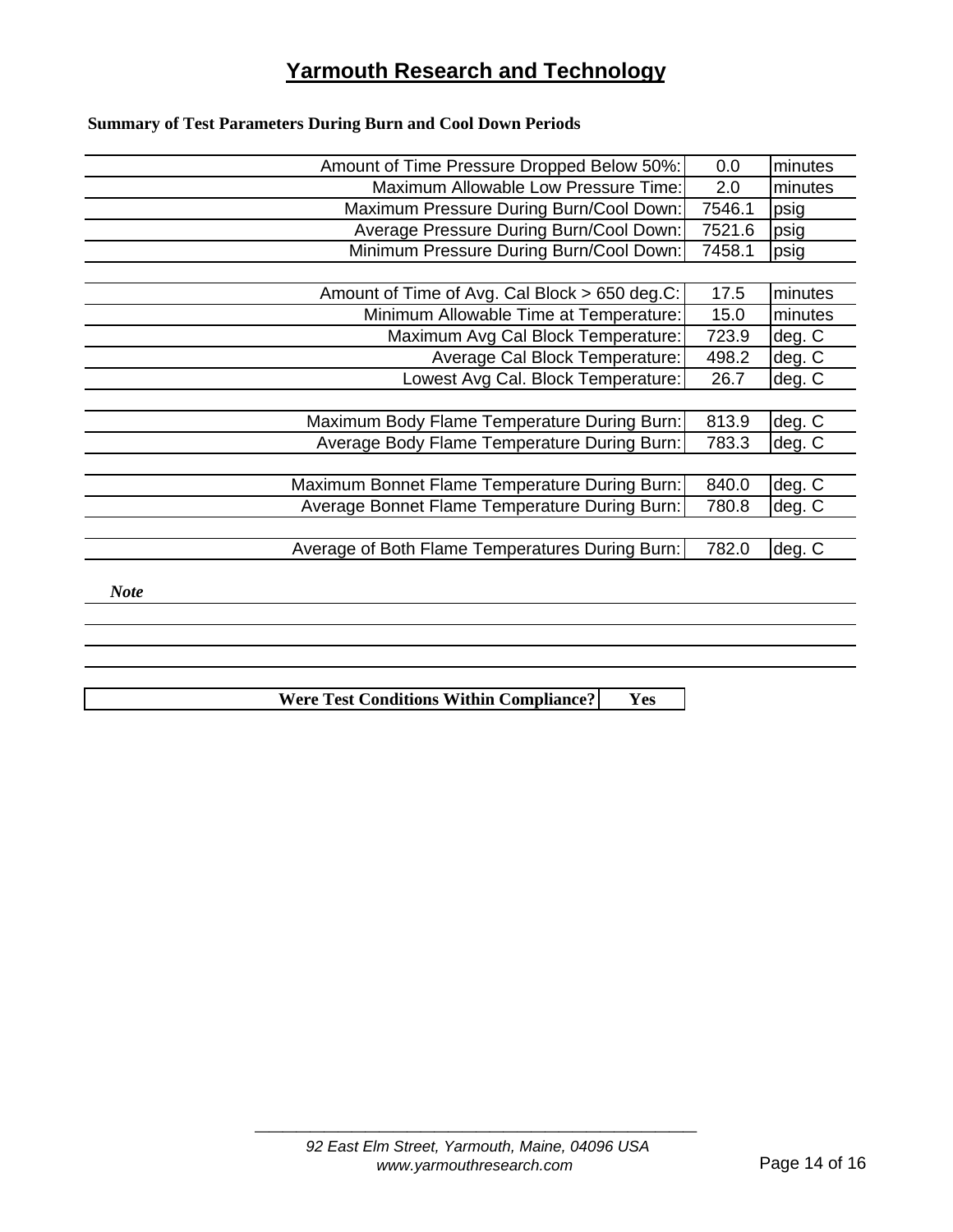**Post-Burn Seat Test Information**

| <b>Customer: ValvTechnologies</b>                         | Date: | 8/31/2009 |
|-----------------------------------------------------------|-------|-----------|
| Product Code: 1-13/16 inch 10000 psi Top-Entry Ball Valve |       |           |
| <b>Project Number: PN20991</b>                            |       |           |

*Test Data*

*This test not required for this pressure valve.*